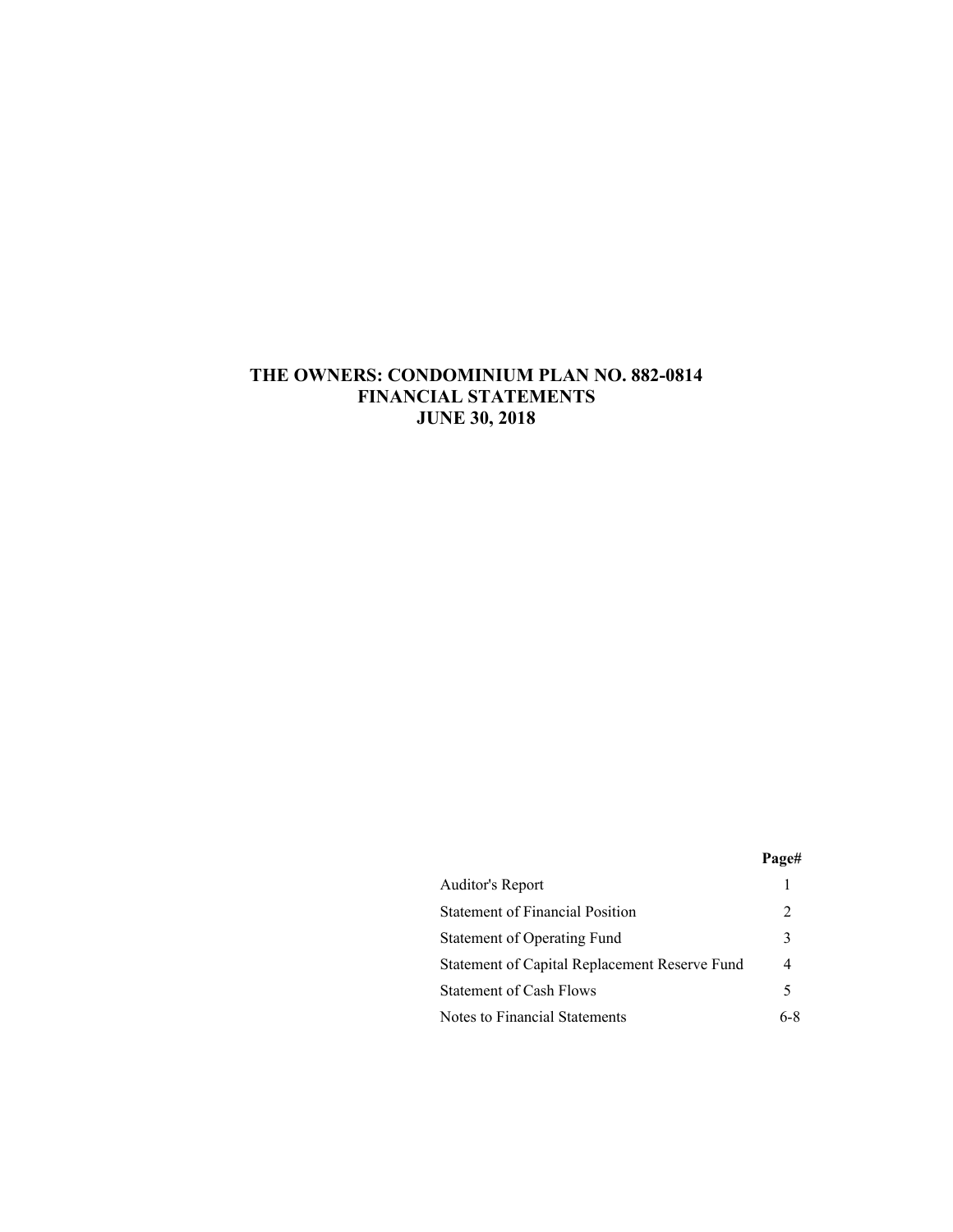# Heather Zeniuk Professional Corporation

CHARTERED PROFESSIONAL ACCOUNTANT

Heather Zeniuk, B.Comm., CPA, CA #207, 506B St. Albert Trail Telephone: (780) 463-8425 St. Alberta and St. Alberta and St. Alberta and St. Alberta and St. Alberta and St. Alberta and St. Alberta and St. Alberta and St. Alberta and St. Alberta and St. Alberta and St. Alberta and St. Fax: (888) 756-2430 T8N 5Z1 Email: heather@hzcpa.ca

#### **INDEPENDENT AUDITOR'S REPORT**

 $\mathcal{L}_\mathcal{L} = \mathcal{L}_\mathcal{L} = \mathcal{L}_\mathcal{L} = \mathcal{L}_\mathcal{L} = \mathcal{L}_\mathcal{L} = \mathcal{L}_\mathcal{L} = \mathcal{L}_\mathcal{L} = \mathcal{L}_\mathcal{L} = \mathcal{L}_\mathcal{L} = \mathcal{L}_\mathcal{L} = \mathcal{L}_\mathcal{L} = \mathcal{L}_\mathcal{L} = \mathcal{L}_\mathcal{L} = \mathcal{L}_\mathcal{L} = \mathcal{L}_\mathcal{L} = \mathcal{L}_\mathcal{L} = \mathcal{L}_\mathcal{L}$ 

#### TO THE OWNERS: CONDOMINIUM PLAN NO. 882-0814

I have audited the accompanying financial statements of Condominium Plan No. 882-0814, which comprise the statement of financial position as at June 30, 2018 and the statements of operations and changes in net assets for the operating fund and the capital replacement reserve fund and statement of cash flows for the year then ended, and a summary of significant accounting policies and other explanatory information.

#### **Management's Responsibility for the Financial Statements**

Management is responsible for the preparation and fair presentation of these financial statements in accordance with Canadian accounting standards for not-for-profit organizations and for such internal control as management determines is necessary to enable the preparation of financial statements that are free from material misstatement, whether due to fraud or error.

#### **Auditor's Responsibility**

My responsibility is to express an opinion on these financial statements based on my audit. I conducted my audit in accordance with Canadian generally accepted auditing standards. Those standards require that I comply with ethical requirements and plan and perform the audit to obtain reasonable assurance about whether the financial statements are free from material misstatement.

An audit involves performing procedures to obtain audit evidence about the amounts and disclosures in the financial statements. The procedures selected depend on the auditor's judgment, including the assessment of the risks of material misstatement of the financial statements, whether due to fraud or error. In making those risk assessments, the auditor considers internal control relevant to the entity's preparation and fair presentation of the financial statements in order to design audit procedures that are appropriate in the circumstances, but not for the purpose of expressing an opinion on the effectiveness of the entity's internal control. An audit also includes evaluating the appropriateness of accounting policies used and the reasonableness of accounting estimates made by management, as well as evaluating the overall presentation of the financial statements.

I believe that the audit evidence I have obtained is sufficient and appropriate to provide a basis for my audit opinion.

#### **Opinion**

In my opinion, the financial statements present fairly, in all material respects, the financial position of Condominium Plan No. 882-0814 as at June 30, 2018 and the results of its operations and its cash flows for the year then ended in accordance with Canadian accounting standards for not-for-profit organizations.

HEATHER ZENIUK PROFESSIONAL CORPORATION Chartered Professional Accountant

ST. ALBERT, Alberta March 16, 2019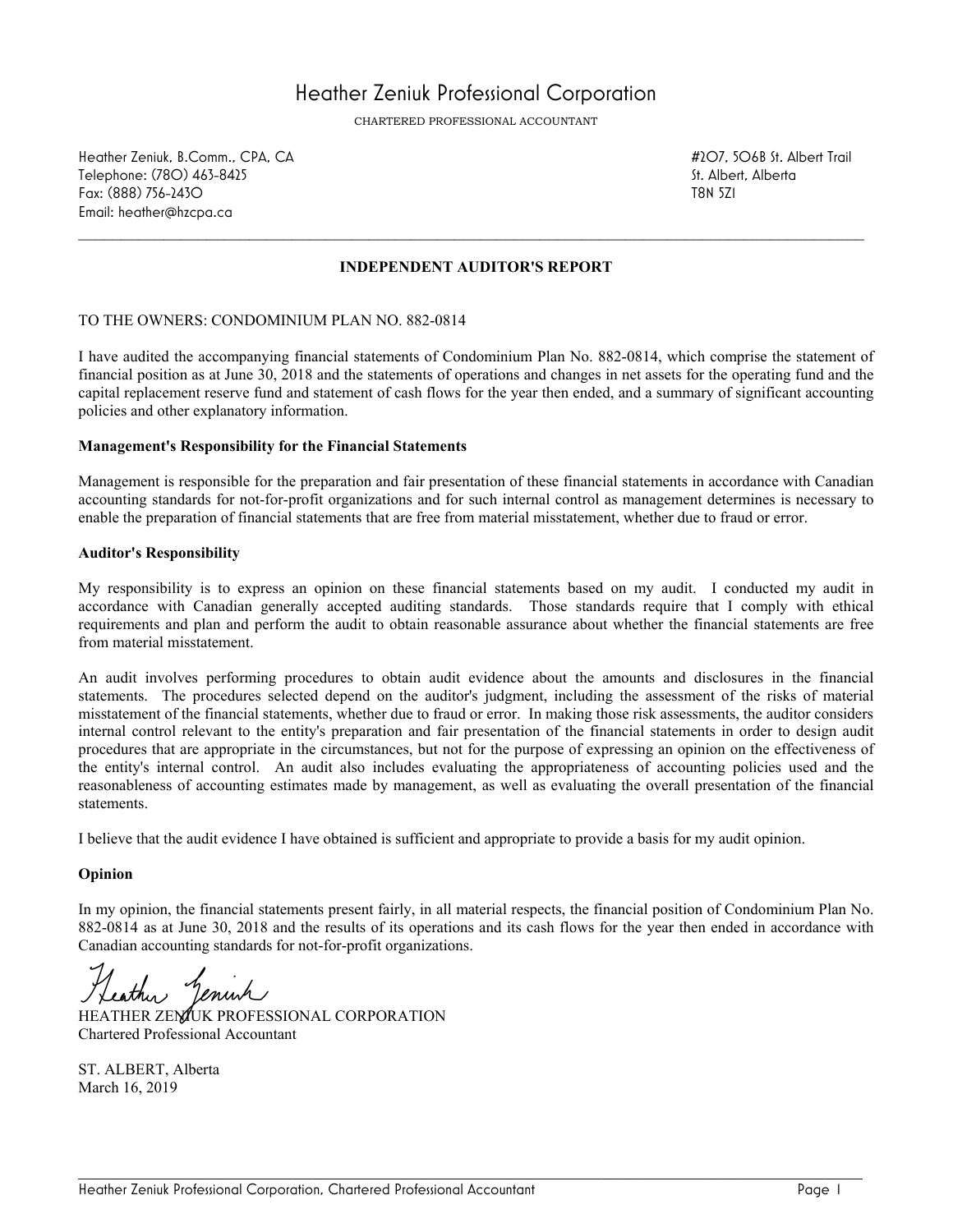## **THE OWNERS: CONDOMINIUM PLAN NO. 882-0814 STATEMENT OF FINANCIAL POSITION JUNE 30, 2018**

|                                                                                                                                                 |                    | <b>Operating</b><br><b>Fund</b>              |                           | Capital<br>Replacement<br><b>Reserve</b><br><b>Fund</b> |                             | <b>Total</b><br>2018                           |              | <b>Total</b><br>2017                           |
|-------------------------------------------------------------------------------------------------------------------------------------------------|--------------------|----------------------------------------------|---------------------------|---------------------------------------------------------|-----------------------------|------------------------------------------------|--------------|------------------------------------------------|
|                                                                                                                                                 |                    | <b>ASSETS</b>                                |                           |                                                         |                             |                                                |              |                                                |
| <b>CURRENT</b><br>Cash and cash equivalents (Note 5)<br>Condominium fees receivable<br>Prepaid expenses<br>Due from reserve fund                | $\mathbb{S}$<br>\$ | 67,997<br>1,393<br>2,236<br>19,775<br>91,401 | \$<br>\$                  | 302,250<br>302,250                                      | \$<br>\$                    | 370,247<br>1,393<br>2,236<br>19,775<br>393,651 | \$<br>\$     | 365,150<br>2,033<br>2,401<br>57,501<br>427,085 |
|                                                                                                                                                 |                    | <b>LIABILITIES AND NET ASSETS</b>            |                           |                                                         |                             |                                                |              |                                                |
| <b>CURRENT</b>                                                                                                                                  |                    |                                              |                           |                                                         |                             |                                                |              |                                                |
| Accounts payable<br>Condominium fees paid in advance<br>Lot owner deposits<br>Current portion of loan payable (Note 8)<br>Due to operating fund | \$                 | 5,174<br>479<br>4,682<br>11,216              | $\boldsymbol{\mathsf{S}}$ | 19,775                                                  | $\mathbb{S}$                | 5,174<br>479<br>4,682<br>11,216<br>19,775      | \$           | 7,032<br>258<br>4,362<br>11,217<br>57,501      |
|                                                                                                                                                 |                    | 21,551                                       |                           | 19,775                                                  |                             | 41,326                                         |              | 80,370                                         |
| <b>LONG TERM</b><br>Loan Payable (Note 8)                                                                                                       | $\mathbb{S}$       | 4,673                                        | S.                        |                                                         | $\mathcal{S}$               | 4,673                                          | \$.          | 15,889                                         |
| <b>CONTINGENT LIABILITY (Note 10)</b>                                                                                                           |                    |                                              |                           |                                                         |                             |                                                |              |                                                |
| <b>NET ASSETS</b><br>Internally restricted capital replacement<br>reserve fund (Page 4)                                                         |                    |                                              |                           | 282,475                                                 |                             | 282,475                                        |              | 267,695                                        |
| Unrestricted operating fund<br>(Page 3)                                                                                                         |                    | 65,177                                       |                           |                                                         |                             | 65,177                                         |              | 63,131                                         |
|                                                                                                                                                 |                    | 65,177                                       |                           | 282,475                                                 |                             | 347,652                                        |              | 330,826                                        |
|                                                                                                                                                 | $S_{-}$            | 91,401                                       | \$                        | 302,250                                                 | $\mathcal{S}_{\mathcal{L}}$ | 393,651                                        | $\mathbb{S}$ | 427,085                                        |

(See accompanying notes)

### **APPROVED BY THE BOARD:**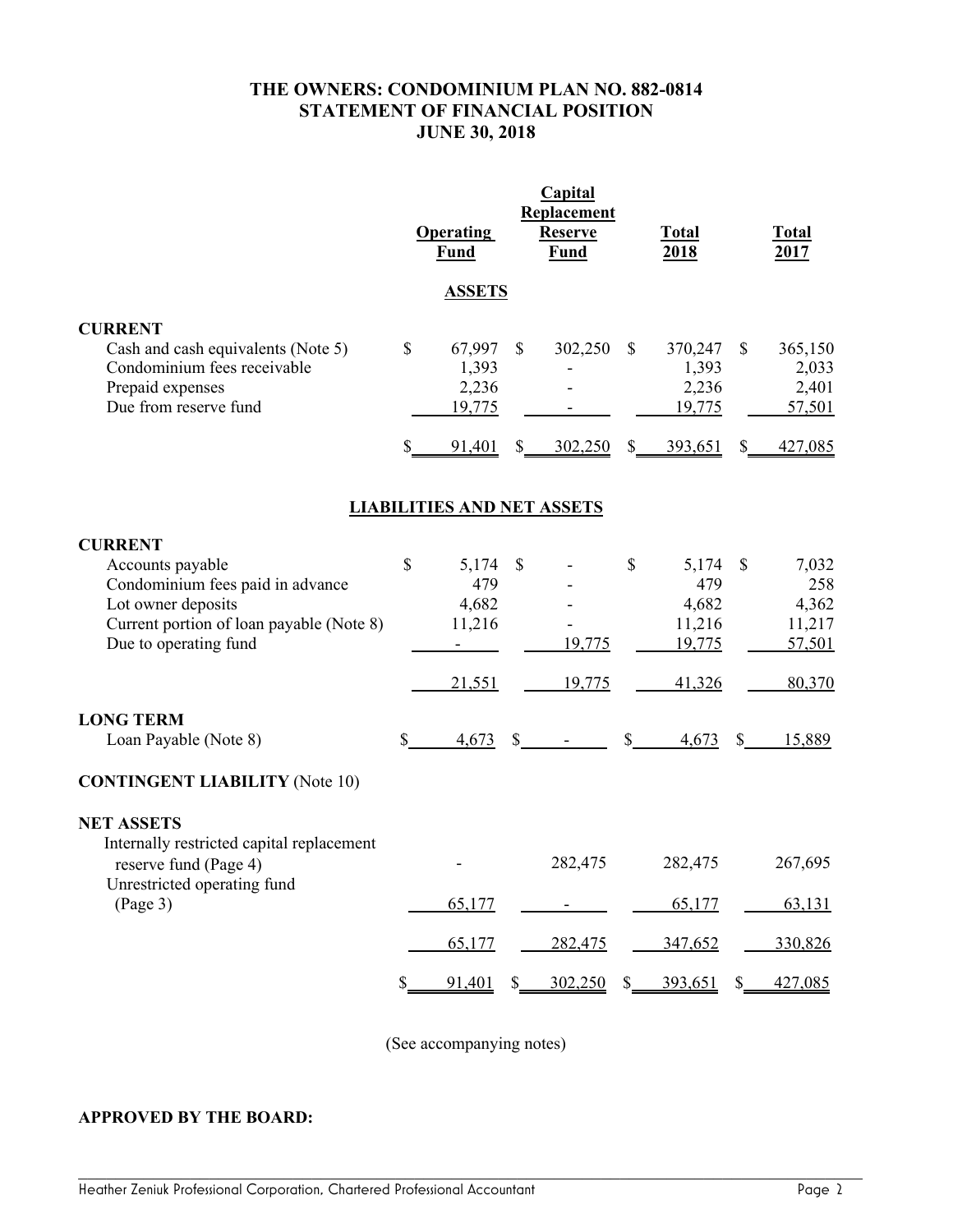## **THE OWNERS: CONDOMINIUM PLAN NO. 882-0814 STATEMENT OF OPERATING FUND OPERATIONS AND CHANGE IN OPERATING FUND BALANCE FOR THE YEAR ENDED JUNE 30, 2018**

|                                                       | 2018          | 2017                    |
|-------------------------------------------------------|---------------|-------------------------|
| <b>REVENUES</b>                                       |               |                         |
| Condominium fees                                      | \$<br>174,420 | $\mathbb{S}$<br>164,160 |
| Less: Early payment discounts                         | (4,323)       | (4,114)                 |
|                                                       | 170,097       | 160,046                 |
| Interest on operating and other income                | 1,740         | 1,298                   |
| Tower rental                                          | 1,143         | 1,219                   |
|                                                       | 172,980       | 162,563                 |
| <b>EXPENSES</b>                                       |               |                         |
| Administration:                                       |               |                         |
| Insurance                                             | 10,407        | 7,270                   |
| Accounting                                            | 5,834         | 5,524                   |
| Office and miscellaneous                              | 4,580         | 3,235                   |
| Audit                                                 | 3,050         | 3,000                   |
| Legal fees                                            | 125           | 1,036                   |
| Reserve fund study                                    | -             | 4,225                   |
| Operating:                                            |               |                         |
| Power                                                 | 6,294         | 5,541                   |
| Waste removal                                         | 2,250<br>920  | 1,978                   |
| Heat<br>Maintenance:                                  |               | 905                     |
| Security, site, lawn services and grounds maintenance | 81,977        | 75,804                  |
| Plumbing                                              | 39,622        | 25,677                  |
| Snow removal                                          | 4,275         | 3,885                   |
| Building repairs and maintenance                      | $\sim$        | 246                     |
|                                                       |               |                         |
|                                                       | 159,334       | 138,326                 |
| <b>EXCESS OF REVENUES OVER EXPENSES</b>               | 13,646        | 24,237                  |
| <b>ALLOCATION TO RESERVE (Note 3)</b>                 | (11,600)      |                         |
|                                                       | 2,046         | 24,237                  |
| <b>OPERATING FUND BALANCE BEGINNING OF YEAR</b>       | 63,131        | 38,894                  |
| <b>OPERATING FUND BALANCE END OF YEAR</b>             | \$<br>65,177  | \$<br>63,131            |

(See accompanying notes)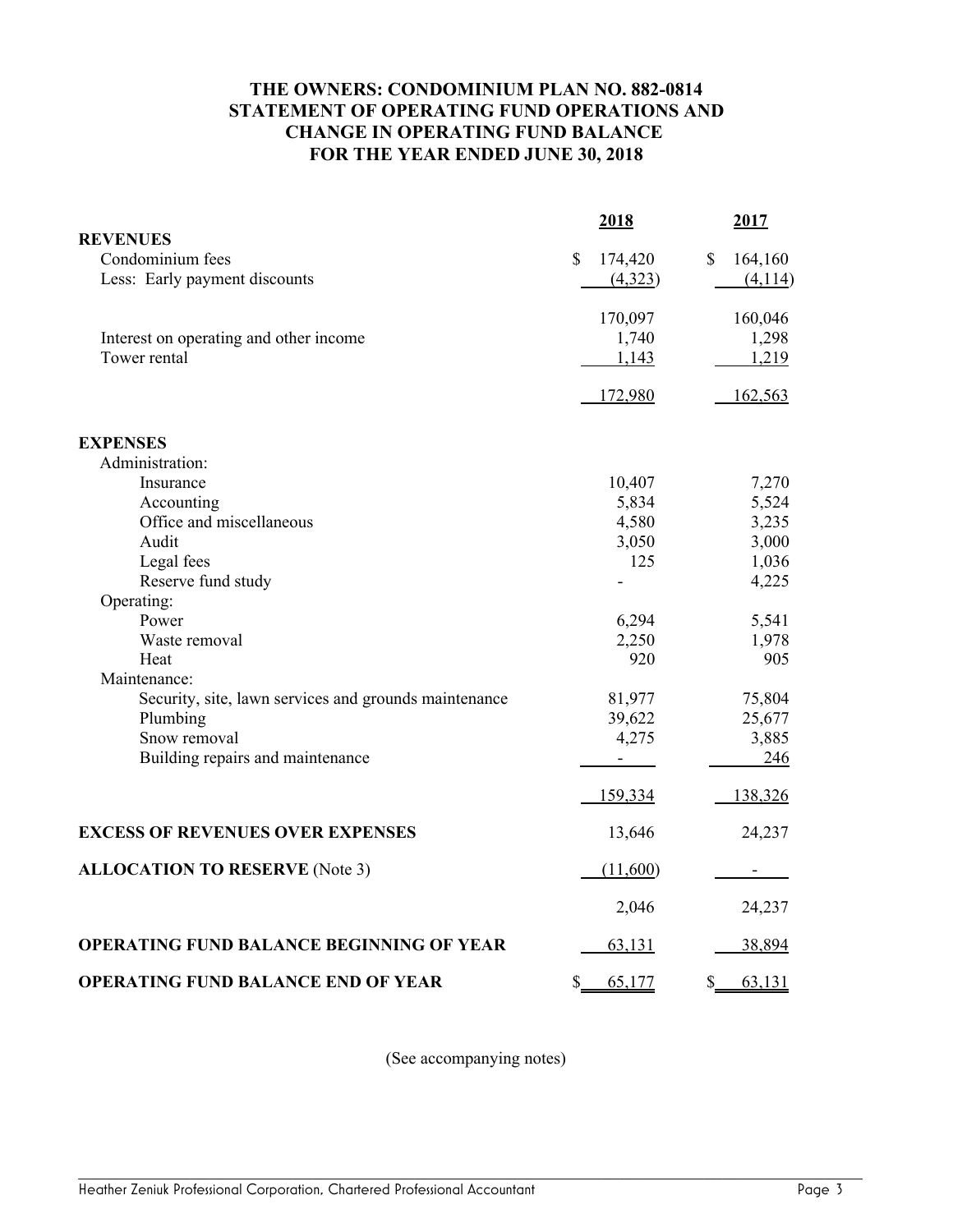## **THE OWNERS: CONDOMINIUM PLAN NO. 882-0814 STATEMENT OF CAPITAL REPLACEMENT RESERVE FUND OPERATIONS AND CHANGE IN CAPITAL REPLACEMENT RESERVE FUND FOR THE YEAR ENDED JUNE 30, 2018**

|                                                                             | 2018        | 2017        |
|-----------------------------------------------------------------------------|-------------|-------------|
| <b>REVENUES</b>                                                             |             |             |
| Interest income                                                             | \$<br>3,180 | S.<br>1,967 |
|                                                                             | 3,180       | 1,967       |
| <b>EXPENSES</b>                                                             |             |             |
| Water distribution line refurbishments                                      |             | 57,501      |
|                                                                             |             | 57,501      |
| <b>EXCESS OF REVENUES OVER EXPENSES</b>                                     | 3,180       | (55, 534)   |
| <b>ALLOCATION FROM OPERATING (Note 3)</b>                                   | 11,600      |             |
|                                                                             | 14,780      | (55, 534)   |
| <b>CAPITAL REPLACEMENT RESERVE FUND</b><br><b>BALANCE BEGINNING OF YEAR</b> | 267,695     | 323,229     |
| <b>CAPITAL REPLACEMENT RESERVE FUND</b><br><b>BALANCE END OF YEAR</b>       | 282,475     | 267,695     |

(See accompanying notes)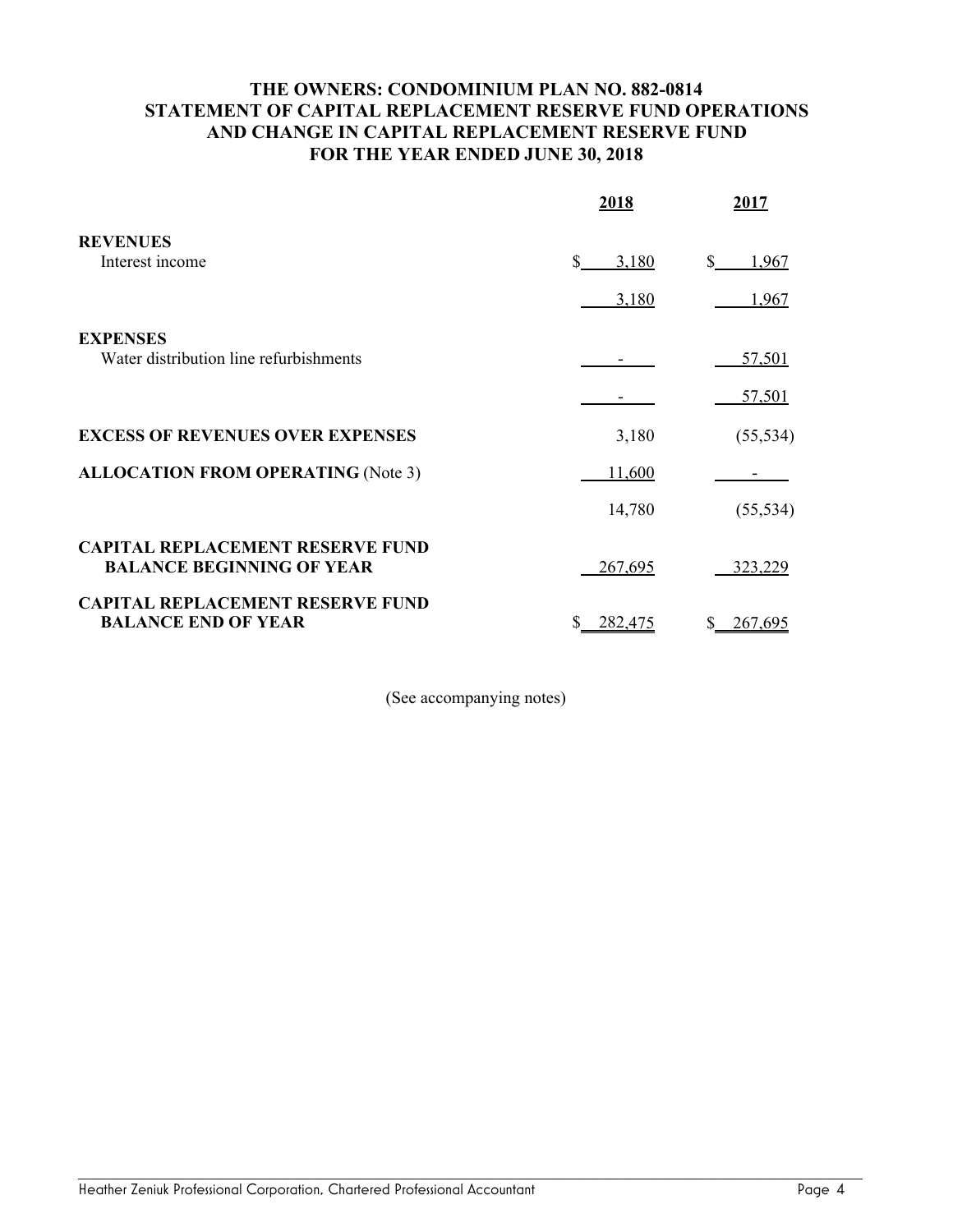## **THE OWNERS: CONDOMINIUM PLAN NO. 882-0814 STATEMENT OF CASH FLOWS FOR THE YEAR ENDED JUNE 30, 2018**

| Operating<br><b>Reserve</b><br><b>Total</b><br><b>Total</b><br>2018<br><b>Fund</b><br><b>Fund</b><br>2017<br><b>CASH FLOWS FROM OPERATING ACTIVITIES</b><br>$\mathbb{S}$<br>Cash received from condominium fees<br>170,958<br>$\mathcal{S}$<br>170,958<br>170,510<br>\$.<br>\$.<br>3,180<br>Interest and other income received<br>2,883<br>6,063<br>4,484<br>(161, 027)<br>(192, 859)<br>Cash paid to suppliers<br>(161, 027)<br>Cash transfer to (from) other funds for operations<br>(37, 726)<br>37,726<br>Increase in deposits held<br>320<br>320<br>255<br>50,860<br>(34, 546)<br>16,314<br>(17,610)<br><b>CASH FLOWS FROM FINANCING ACTIVITIES</b><br>Cash transfer to capital replacement reserve fund<br>(11,600)<br>11,600<br>Loan principal repayments<br>(11,217)<br>(11,217)<br>(11,217)<br>(22, 817)<br>11,600<br>(11,217)<br>(11,217)<br>NET INCREASE (DECREASE) IN CASH AND<br><b>CASH EQUIVALENTS FOR THE YEAR</b><br>28,043<br>5,097<br>(28, 827)<br>(22,946)<br>CASH AND CASH EQUIVALENTS BEGINNING<br><b>OF YEAR</b><br>39,954<br>325,196<br>365,150<br>393,977<br>CASH AND CASH EQUIVALENTS END OF<br><b>YEAR</b><br>\$370,247<br>302,250<br>67,997<br>$\mathbb{S}$<br>\$365,150<br><b>REPRESENTED BY:</b><br>Cash and cash equivalents (Note 5)<br>67,997<br>302,250<br>370,247<br>365,150 |  |             |  |  |
|-----------------------------------------------------------------------------------------------------------------------------------------------------------------------------------------------------------------------------------------------------------------------------------------------------------------------------------------------------------------------------------------------------------------------------------------------------------------------------------------------------------------------------------------------------------------------------------------------------------------------------------------------------------------------------------------------------------------------------------------------------------------------------------------------------------------------------------------------------------------------------------------------------------------------------------------------------------------------------------------------------------------------------------------------------------------------------------------------------------------------------------------------------------------------------------------------------------------------------------------------------------------------------------------------------------------|--|-------------|--|--|
|                                                                                                                                                                                                                                                                                                                                                                                                                                                                                                                                                                                                                                                                                                                                                                                                                                                                                                                                                                                                                                                                                                                                                                                                                                                                                                                 |  | Replacement |  |  |
|                                                                                                                                                                                                                                                                                                                                                                                                                                                                                                                                                                                                                                                                                                                                                                                                                                                                                                                                                                                                                                                                                                                                                                                                                                                                                                                 |  |             |  |  |
|                                                                                                                                                                                                                                                                                                                                                                                                                                                                                                                                                                                                                                                                                                                                                                                                                                                                                                                                                                                                                                                                                                                                                                                                                                                                                                                 |  |             |  |  |
|                                                                                                                                                                                                                                                                                                                                                                                                                                                                                                                                                                                                                                                                                                                                                                                                                                                                                                                                                                                                                                                                                                                                                                                                                                                                                                                 |  |             |  |  |
|                                                                                                                                                                                                                                                                                                                                                                                                                                                                                                                                                                                                                                                                                                                                                                                                                                                                                                                                                                                                                                                                                                                                                                                                                                                                                                                 |  |             |  |  |
|                                                                                                                                                                                                                                                                                                                                                                                                                                                                                                                                                                                                                                                                                                                                                                                                                                                                                                                                                                                                                                                                                                                                                                                                                                                                                                                 |  |             |  |  |
|                                                                                                                                                                                                                                                                                                                                                                                                                                                                                                                                                                                                                                                                                                                                                                                                                                                                                                                                                                                                                                                                                                                                                                                                                                                                                                                 |  |             |  |  |
|                                                                                                                                                                                                                                                                                                                                                                                                                                                                                                                                                                                                                                                                                                                                                                                                                                                                                                                                                                                                                                                                                                                                                                                                                                                                                                                 |  |             |  |  |
|                                                                                                                                                                                                                                                                                                                                                                                                                                                                                                                                                                                                                                                                                                                                                                                                                                                                                                                                                                                                                                                                                                                                                                                                                                                                                                                 |  |             |  |  |
|                                                                                                                                                                                                                                                                                                                                                                                                                                                                                                                                                                                                                                                                                                                                                                                                                                                                                                                                                                                                                                                                                                                                                                                                                                                                                                                 |  |             |  |  |
|                                                                                                                                                                                                                                                                                                                                                                                                                                                                                                                                                                                                                                                                                                                                                                                                                                                                                                                                                                                                                                                                                                                                                                                                                                                                                                                 |  |             |  |  |
|                                                                                                                                                                                                                                                                                                                                                                                                                                                                                                                                                                                                                                                                                                                                                                                                                                                                                                                                                                                                                                                                                                                                                                                                                                                                                                                 |  |             |  |  |
|                                                                                                                                                                                                                                                                                                                                                                                                                                                                                                                                                                                                                                                                                                                                                                                                                                                                                                                                                                                                                                                                                                                                                                                                                                                                                                                 |  |             |  |  |
|                                                                                                                                                                                                                                                                                                                                                                                                                                                                                                                                                                                                                                                                                                                                                                                                                                                                                                                                                                                                                                                                                                                                                                                                                                                                                                                 |  |             |  |  |
|                                                                                                                                                                                                                                                                                                                                                                                                                                                                                                                                                                                                                                                                                                                                                                                                                                                                                                                                                                                                                                                                                                                                                                                                                                                                                                                 |  |             |  |  |
|                                                                                                                                                                                                                                                                                                                                                                                                                                                                                                                                                                                                                                                                                                                                                                                                                                                                                                                                                                                                                                                                                                                                                                                                                                                                                                                 |  |             |  |  |
|                                                                                                                                                                                                                                                                                                                                                                                                                                                                                                                                                                                                                                                                                                                                                                                                                                                                                                                                                                                                                                                                                                                                                                                                                                                                                                                 |  |             |  |  |
|                                                                                                                                                                                                                                                                                                                                                                                                                                                                                                                                                                                                                                                                                                                                                                                                                                                                                                                                                                                                                                                                                                                                                                                                                                                                                                                 |  |             |  |  |
|                                                                                                                                                                                                                                                                                                                                                                                                                                                                                                                                                                                                                                                                                                                                                                                                                                                                                                                                                                                                                                                                                                                                                                                                                                                                                                                 |  |             |  |  |
|                                                                                                                                                                                                                                                                                                                                                                                                                                                                                                                                                                                                                                                                                                                                                                                                                                                                                                                                                                                                                                                                                                                                                                                                                                                                                                                 |  |             |  |  |

(See accompanying notes)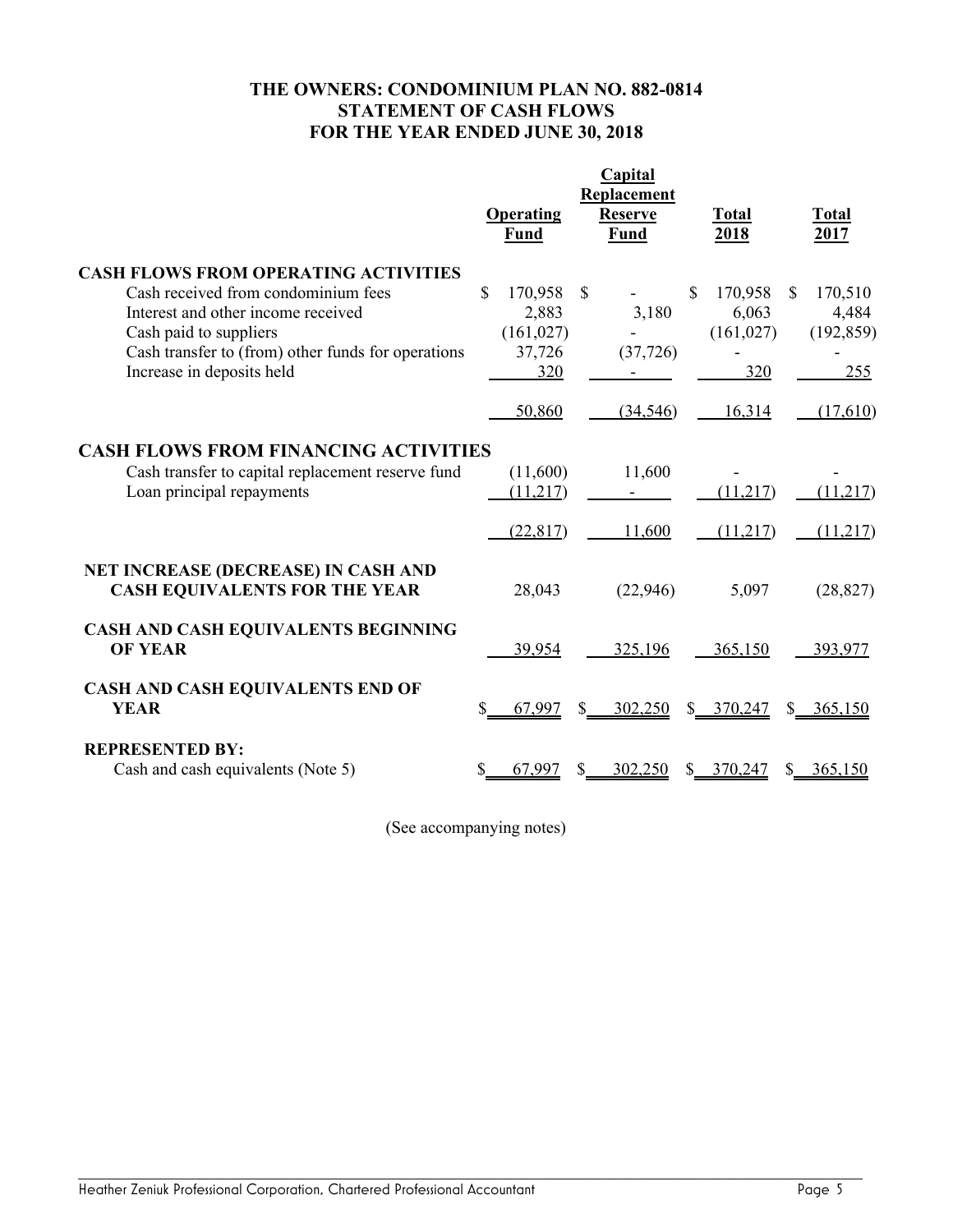## **THE OWNERS: CONDOMINIUM PLAN NO. 882-0814 NOTES TO THE FINANCIAL STATEMENTS JUNE 30, 2018**

### **1. PURPOSE OF ORGANIZATION**

The condominium corporation is a non-profit organization and the common area assets of the corporation are owned proportionately by the owners of the units and as such are not reflected as assets in these financial statements. The condominium corporation is registered under the Condominium Property Act of Alberta and its function is to regulate the use of the property and to provide repairs, maintenance and other services to the common area.

The financial statements include only the assets, liabilities, revenues and expenses relating to the operations of The Owners:Condominium Plan No. 882-0814. The statements do not include the cost of land or building and the outstanding principal balances owing on mortgages which are the responsibility of the owners. Income taxes are not provided since the condominium corporation is not taxable.

### **2. SIGNIFICANT ACCOUNTING POLICIES**

Condominium Plan No. 882-0814 follows the Canadian accounting standards for not-for-profit organizations.

a) Fund accounting:

The operating fund accounts for the condominium's operating and administrative activities. The capital replacement reserve fund is an internally restricted fund being retained by the condominium corporation for future anticipated repairs, replacement and refurbishment of common property. All transfers to and expenditures from this fund are approved by the condominium corporation.

#### b) Revenue recognition:

Condominium fee assessments related to general operations are recognized as revenue of the operating fund as billed to the owners by the condominium corporation. Billings for the condominium fees consist of estimates of monthly charges based on approved budgets. All expenses are recognized as incurred. Interest income on cash and investments is recognized as revenue in the fund in which it is earned.

c) Contributed services:

Volunteer services contributed on behalf of the condominium corporation in carrying out its operating activities are not recognized in these financial statements due to the difficulty of determining their fair value.

d) Use of estimates:

The preparation of the financial statements of the condominium corporation are in conformity with generally accepted accounting principles that requires management to make estimates and assumptions that affect the reported amounts of assets and liabilities at the date of the financial statements and the reported amounts of revenues and expenses during the reporting period. Actual results could differ from those estimates.

e) Financial instruments:

#### Measurement:

The corporation initially measures its financial assets and liabilities at fair value, except for certain non-arm's length transactions. The corporation subsequently measures all its financial assets and financial liabilities at amortized cost. Financial assets measured at amortized cost include cash and cash equivalents and condominium fees receivable. Financial liabilities measured at amortized cost include condominium fees paid in advance, lot owner deposits, loan payable and accounts payable.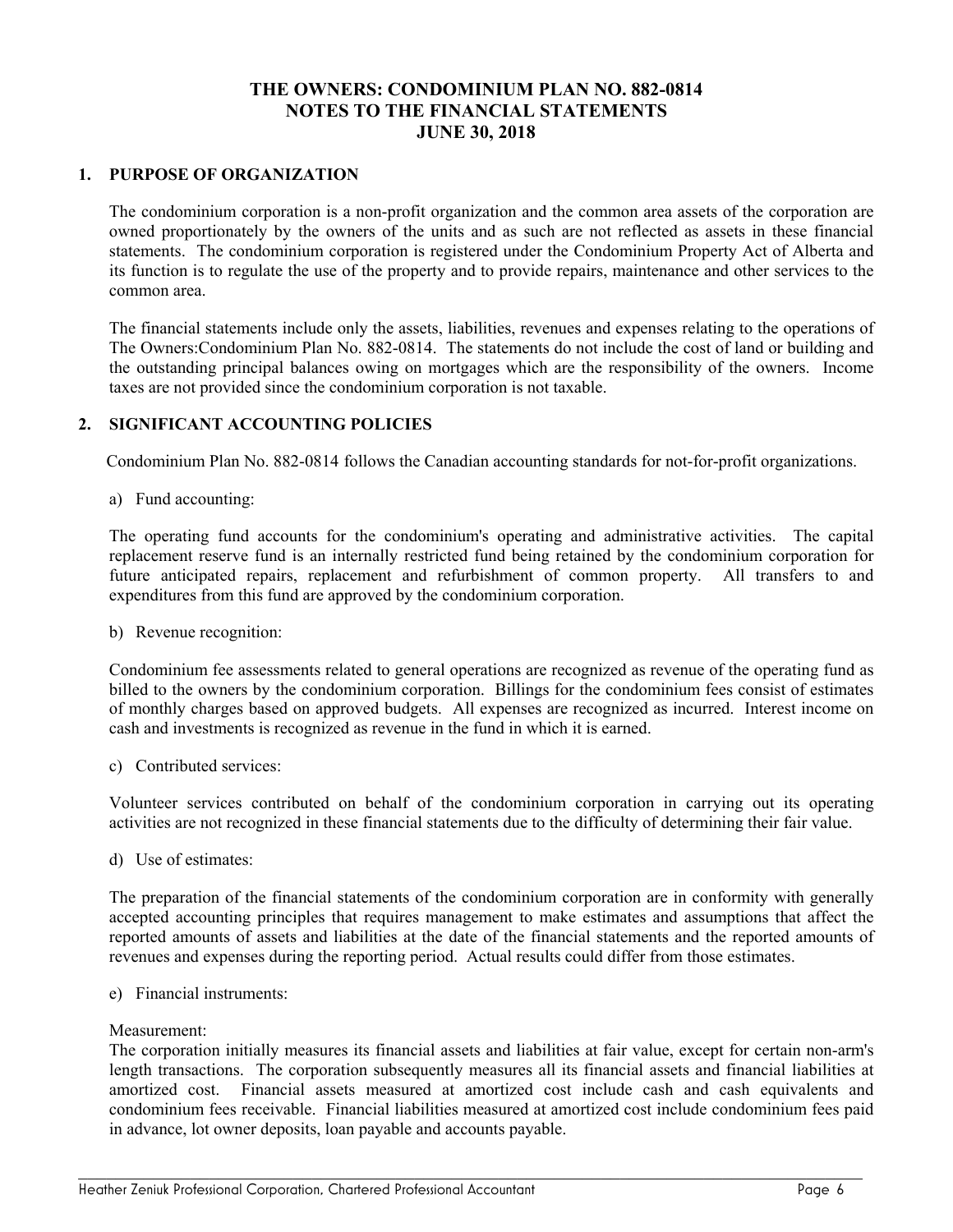### **THE OWNERS: CONDOMINIUM PLAN NO. 882-0814 NOTES TO THE FINANCIAL STATEMENTS JUNE 30, 2018**

### **2. SIGNIFICANT ACCOUNT POLICIES (CONTINUED)**

e) Financial instruments: (Continued)

Impairment:

Financial assets measured at cost are tested for impairment when there are indicators of impairment. The amount of the write-down is recognized in net income. The previously recognized impairment loss may be reversed to the extent of the improvement, directly or by adjusting the allowance account, provided it is no greater than the amount that would have been reported at the date of the reversal had the impairment not been recognized previously. The amount of the reversal is recognized in net income.

Transaction Costs:

The corporation recognizes its transaction costs in net income in the period incurred. However, financial instruments that will not be subsequently measured at fair value are adjusted by the transaction costs that are directly attributable to their origination, issuance or assumption.

#### **3. CAPITAL REPLACEMENT RESERVE FUND ALLOCATION**

The corporation has allocated \$11,600 to the capital replacement reserve fund. This represents the amount budgeted for this purpose.

### **4. CAPITAL ASSETS**

All additions to capital assets are expensed in the year of acquisition. There were no capital asset additions in the current year (2017: \$NIL).

### **5. CASH AND CASH EQUIVALENTS**

Cash and cash equivalents are comprised as follows:

| Bank overdraft<br>Term deposits<br>Accrued interest | (1,273)<br>370,053 |
|-----------------------------------------------------|--------------------|
|                                                     | 370,247            |

### **6. INCOME TAXES**

A condominium corporation created under the Canadian provincial legislation is a taxable non-profit organization under the Income Tax Act. Provided that substantially all of the corporation's gross revenue (other than interest) is derived from dealings with members, Revenue Canada is prepared to regard excess members' contributions as amounts required for the operations of the condominium property and not as income of the corporation or its members. Accordingly no provision for income taxes has been made.

### **7. ADEQUACY OF CAPITAL REPLACEMENT RESERVE FUND**

An independent reserve fund study was conducted in 2017. The Board of Directors is utilizing this report together with such other information as is available in evaluating the capital replacement reserve fund requirements and in developing a reserve fund plan.